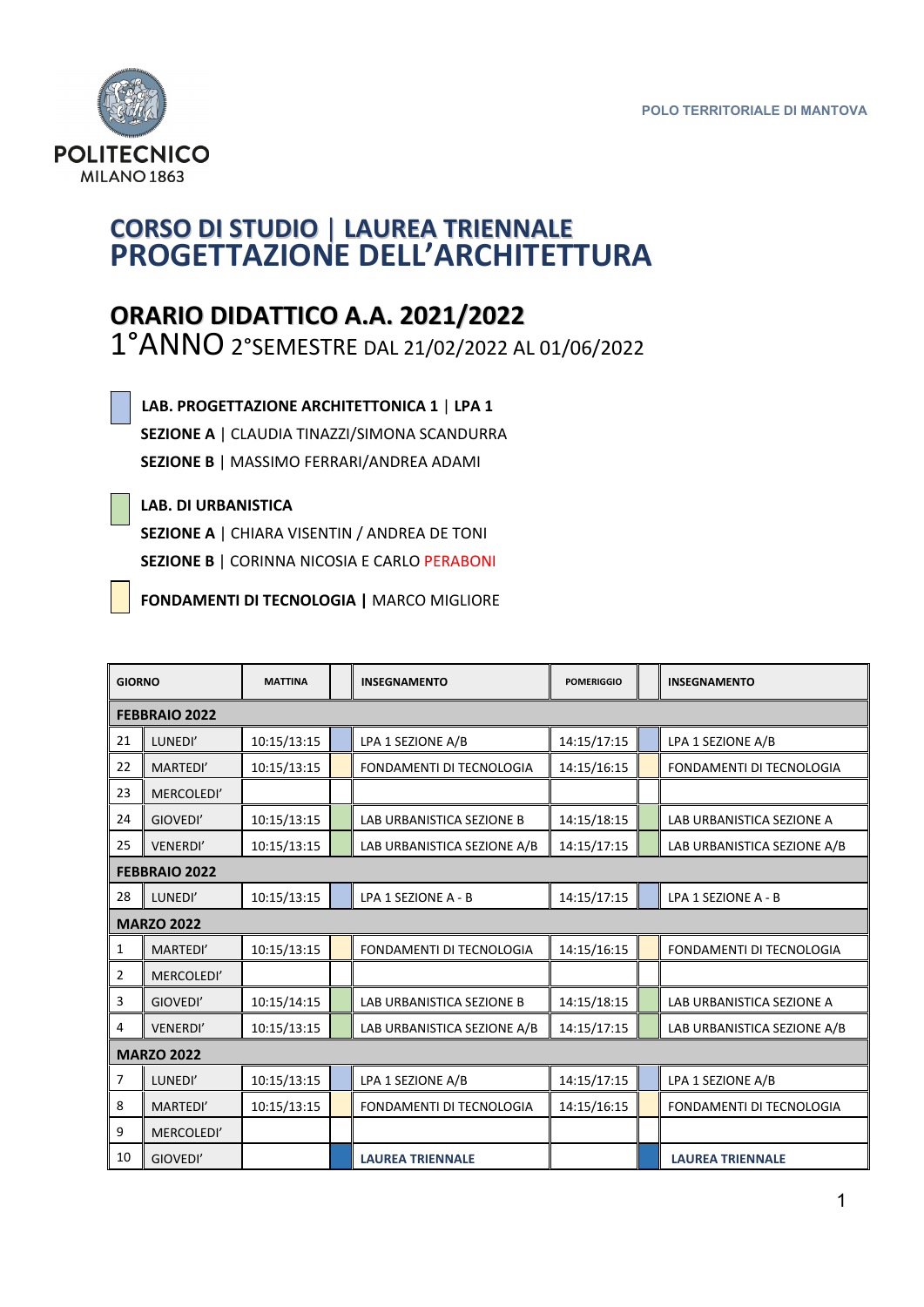| 11                 | VENERDI'           | 10:15/13:15 |  | LAB URBANISTICA SEZIONE A   | 14:15/17:15 |  | LAB URBANISTICA SEZIONE A    |  |
|--------------------|--------------------|-------------|--|-----------------------------|-------------|--|------------------------------|--|
|                    | <b>MARZO 2022</b>  |             |  |                             |             |  |                              |  |
| 14                 | LUNEDI'            | 10:15/13:15 |  | LPA 1 SEZIONE A/B           | 14:15/17:15 |  | LPA 1 SEZIONE A/B            |  |
| 15                 | MARTEDI'           | 10:15/13:15 |  | FONDAMENTI DI TECNOLOGIA    | 14:15/16:15 |  | FONDAMENTI DI TECNOLOGIA     |  |
| 16                 | MERCOLEDI'         |             |  |                             | 14.15/18.15 |  | LAB URBANISTICA SEZIONE B    |  |
| 17                 | GIOVEDI'           | 10:15/14:15 |  | LAB URBANISTICA SEZIONE B   | 14:15/18:15 |  | LAB URBANISTICA SEZIONE A    |  |
| 18                 | VENERDI'           | 10:15/13:15 |  | LAB URBANISTICA SEZIONE A/B | 14:15/17:15 |  | LAB URBANISTICA SEZIONE A/B  |  |
| <b>MARZO 2022</b>  |                    |             |  |                             |             |  |                              |  |
| 21                 | LUNEDI'            | 10:15/13:15 |  | LPA 1 SEZIONE A/B           | 14:15/17:15 |  | LPA 1 SEZIONE A/B            |  |
| 22                 | MARTEDI'           | 10:15/13:15 |  | FONDAMENTI DI TECNOLOGIA    | 14:15/16:15 |  | FONDAMENTI DI TECNOLOGIA     |  |
| 23                 | MERCOLEDI'         |             |  |                             | 14.15/18.15 |  | LAB DI URBANISTICA SEZIONE B |  |
| 24                 | GIOVEDI'           | 10:15/14:15 |  | LAB URBANISTICA SEZIONE B   | 14:15/18:15 |  | LAB URBANISTICA SEZIONE A    |  |
| 25                 | VENERDI'           | 10:15/13:15 |  | LAB URBANISTICA SEZIONE A/B | 14:15/17:15 |  | LAB URBANISTICA SEZIONE A/B  |  |
| <b>MARZO 2022</b>  |                    |             |  |                             |             |  |                              |  |
| 28                 | LUNEDI'            | 10:15/13:15 |  | LPA 1 SEZIONE A/B           | 14:15/17:15 |  | LPA 1 SEZIONE A/B            |  |
| 29                 | MARTEDI'           | 10:15/13:15 |  | FONDAMENTI DI TECNOLOGIA    | 14:15/16:15 |  | FONDAMENTI DI TECNOLOGIA     |  |
| 30                 | MERCOLEDI'         |             |  |                             | 14.15/18.15 |  | LAB DI URBANISTICA SEZIONE B |  |
| 31                 | GIOVEDI'           | 10:15/14:15 |  | LAB URBANISTICA SEZIONE B   | 14:15/18:15 |  | LAB URBANISTICA SEZIONE A    |  |
|                    | <b>APRILE 2022</b> |             |  |                             |             |  |                              |  |
| 1                  | VENERDI'           | 10:15/13:15 |  | LAB URBANISTICA SEZIONE A/B | 14:15/17:15 |  | LAB URBANISTICA SEZIONE A/B  |  |
|                    | <b>APRILE 2022</b> |             |  |                             |             |  |                              |  |
| $\overline{4}$     | LUNEDI'            | 10:15/13:15 |  | LPA 1 SEZIONE A/B           | 14:15/17:15 |  | LPA 1 SEZIONE A/B            |  |
| 5                  | MARTEDI'           | 10:15/13:15 |  | FONDAMENTI DI TECNOLOGIA    | 14:15/16:15 |  | FONDAMENTI DI TECNOLOGIA     |  |
| 6                  | MERCOLEDI'         |             |  |                             |             |  |                              |  |
| $\boldsymbol{7}$   | GIOVEDI'           |             |  |                             | 14:15/18:15 |  | LAB URBANISTICA SEZIONE A/B  |  |
| 8                  | VENERDI'           | 10:15/13:15 |  | LAB URBANISTICA SEZIONE A/B | 14:15/17:15 |  | LAB URBANISTICA SEZIONE A/B  |  |
|                    | <b>APRILE 2022</b> |             |  |                             |             |  |                              |  |
| 11                 | LUNEDI'            | 10:15/13:15 |  | LPA 1 SEZIONE A/B           | 14:15/17:15 |  | LPA 1 SEZIONE A/B            |  |
| 12                 | MARTEDI'           | 10:15/13:15 |  | FONDAMENTI DI TECNOLOGIA    | 14:15/16:15 |  | FONDAMENTI DI TECNOLOGIA     |  |
| 13                 | MERCOLEDI'         |             |  |                             | 14.15/18.15 |  | LAB DI URBANISTICA SEZIONE B |  |
| 14                 | GIOVEDI'           |             |  |                             | 14:15/18:15 |  | LAB URBANISTICA SEZIONE A/B  |  |
| 15                 | <b>VENERDI'</b>    |             |  | <b>VACANZA</b>              |             |  |                              |  |
| <b>APRILE 2022</b> |                    |             |  |                             |             |  |                              |  |
| 18                 | LUNEDI'            |             |  | <b>FESTIVITA'</b>           |             |  |                              |  |
| 19                 | <b>MARTEDI'</b>    |             |  | <b>VACANZA</b>              |             |  |                              |  |
| 20                 | MERCOLEDI'         |             |  |                             | 14.15/18.15 |  | LAB DI URBANISTICA SEZIONE B |  |
| 21                 | GIOVEDI'           |             |  |                             | 14:15/18:15 |  | LAB URBANISTICA SEZIONE A    |  |
| 22                 | VENERDI'           | 10:15/13:15 |  | LAB URBANISTICA SEZIONE A/B | 14:15/17:15 |  | LAB URBANISTICA SEZIONE A/B  |  |
| <b>APRILE 2022</b> |                    |             |  |                             |             |  |                              |  |
| 25                 | LUNEDI'            |             |  | <b>FESTIVITA'</b>           |             |  |                              |  |
| 26                 | <b>MARTEDI'</b>    | 10:15/13:15 |  | FONDAMENTI DI TECNOLOGIA    | 14:15/16:15 |  | FONDAMENTI DI TECNOLOGIA     |  |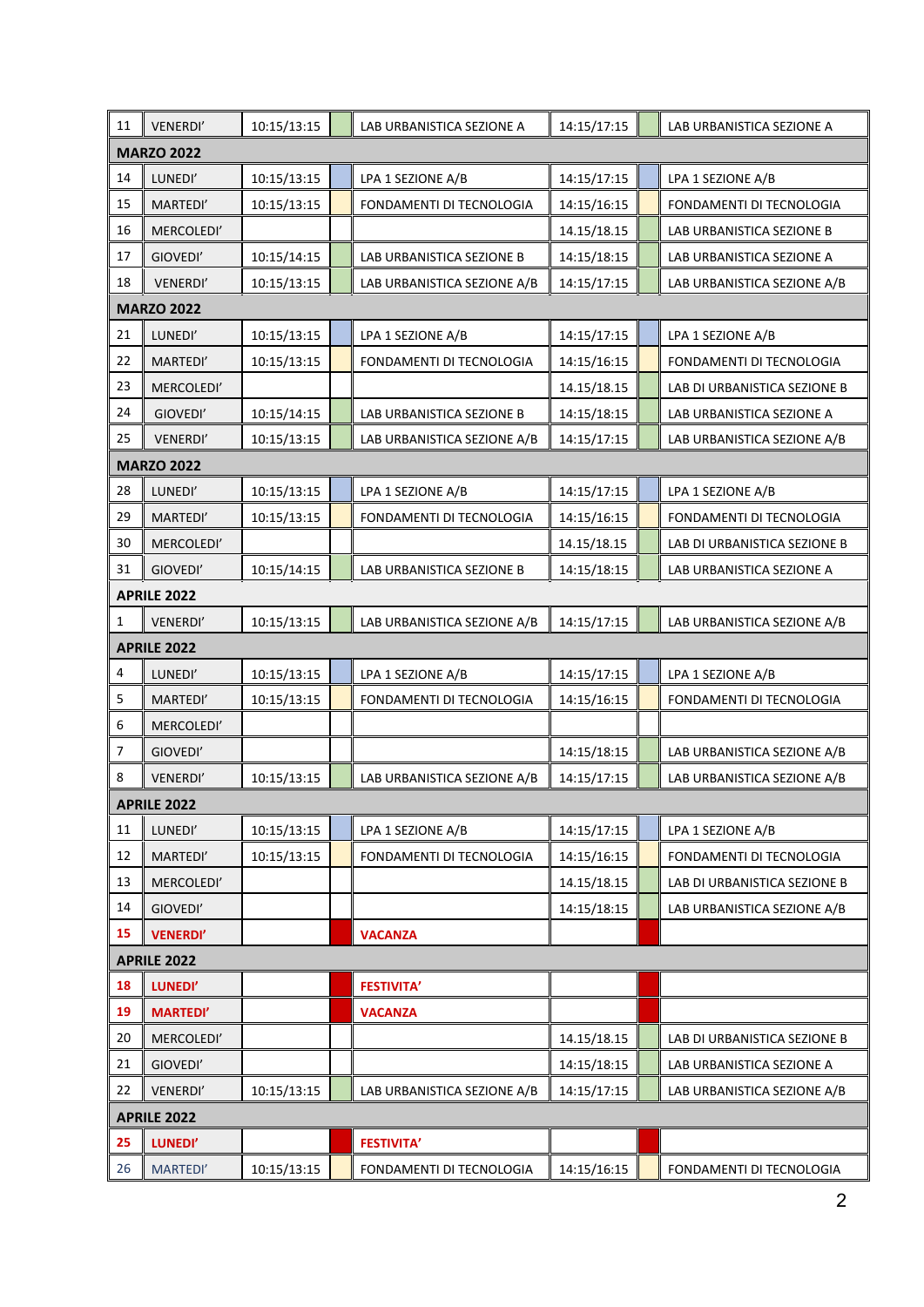| 27                                                                                                                                           | MERCOLEDI'         |             |  | LAUREA MAGISTRALE           |             |  | LAUREA MAGISTRALE            |  |  |
|----------------------------------------------------------------------------------------------------------------------------------------------|--------------------|-------------|--|-----------------------------|-------------|--|------------------------------|--|--|
| 28                                                                                                                                           | GIOVEDI'           | 10:15/14:15 |  | LAB URBANISTICA SEZIONE B   | 14:15/18:15 |  | LAB URBANISTICA SEZIONE A    |  |  |
| 29                                                                                                                                           | VENERDI'           | 10:15/13:15 |  | LAB URBANISTICA SEZIONE A/B | 14:15/17:15 |  | LAB URBANISTICA SEZIONE A/B  |  |  |
|                                                                                                                                              | <b>MAGGIO 2022</b> |             |  |                             |             |  |                              |  |  |
| $\overline{2}$                                                                                                                               | LUNEDI'            | 10:15/13:15 |  | LPA 1 SEZIONE A/B           | 14:15/17:15 |  | LPA 1 SEZIONE A/B            |  |  |
| 3                                                                                                                                            | MARTEDI'           | 10:15/13:15 |  | FONDAMENTI DI TECNOLOGIA    | 14:15/16:15 |  | FONDAMENTI DI TECNOLOGIA     |  |  |
| $\overline{4}$                                                                                                                               | MERCOLEDI'         |             |  |                             | 14.15/18.15 |  | LAB DI URBANISTICA SEZIONE B |  |  |
| 5                                                                                                                                            | GIOVEDI'           |             |  |                             | 14:15/18:15 |  | LAB URBANISTICA SEZIONE A    |  |  |
| 6                                                                                                                                            | VENERDI'           | 10:15/13:15 |  | LAB URBANISTICA SEZIONE A/B | 14:15/17:15 |  | LAB URBANISTICA SEZIONE A/B  |  |  |
| <b>MAGGIO 2022</b>                                                                                                                           |                    |             |  |                             |             |  |                              |  |  |
| 9                                                                                                                                            | LUNEDI'            | 10:15/13:15 |  | LPA 1 SEZIONE A/B           | 14:15/17:15 |  | LPA 1 SEZIONE A/B            |  |  |
| 10                                                                                                                                           | MARTEDI'           | 10:15/13:15 |  | FONDAMENTI DI TECNOLOGIA    | 14:15/16:15 |  | FONDAMENTI DI TECNOLOGIA     |  |  |
| 11                                                                                                                                           | MERCOLEDI'         |             |  |                             | 14.15/18.15 |  | LAB DI URBANISTICA SEZIONE B |  |  |
| 12                                                                                                                                           | GIOVEDI'           |             |  |                             | 14:15/18:15 |  | LAB URBANISTICA SEZIONE A/B  |  |  |
| 13                                                                                                                                           | VENERDI'           | 10:15/13:15 |  | LAB URBANISTICA SEZIONE A/B | 14:15/17:15 |  | LAB URBANISTICA SEZIONE A/B  |  |  |
| <b>MAGGIO 2022</b>                                                                                                                           |                    |             |  |                             |             |  |                              |  |  |
| 16                                                                                                                                           | LUNEDI'            | 10:15/13:15 |  | LPA 1 SEZIONE A/B           | 14:15/17:15 |  | LPA 1 SEZIONE A/B            |  |  |
| 17                                                                                                                                           | MARTEDI'           | 10:15/13:15 |  | FONDAMENTI DI TECNOLOGIA    | 14:15/16:15 |  | FONDAMENTI DI TECNOLOGIA     |  |  |
| 18                                                                                                                                           | MERCOLEDI'         |             |  |                             | 14.15/18.15 |  | LAB DI URBANISTICA SEZIONE B |  |  |
| 19                                                                                                                                           | GIOVEDI'           |             |  |                             | 14:15/18:15 |  | LAB URBANISTICA SEZIONE A    |  |  |
| 20                                                                                                                                           | <b>VENERDI'</b>    | 10:15/13:15 |  | LAB URBANISTICA SEZIONE A/B | 14:15/17:15 |  | LAB URBANISTICA SEZIONE A/B  |  |  |
|                                                                                                                                              | <b>MAGGIO 2022</b> |             |  |                             |             |  |                              |  |  |
| 23                                                                                                                                           | LUNEDI'            | 10:15/13:15 |  | LPA 1 SEZIONE A/B           | 14:15/17:15 |  | LPA 1 SEZIONE A/B            |  |  |
| 24                                                                                                                                           | MARTEDI'           | 10:15/13:15 |  | FONDAMENTI DI TECNOLOGIA    | 14:15/16:15 |  | FONDAMENTI DI TECNOLOGIA     |  |  |
| 25                                                                                                                                           | MERCOLEDI'         |             |  |                             | 14.15/18.15 |  | LAB DI URBANISTICA SEZIONE B |  |  |
| 26                                                                                                                                           | GIOVEDI'           |             |  |                             | 14:15/18:15 |  | LAB URBANISTICA SEZIONE A    |  |  |
| 27                                                                                                                                           | VENERDI'           | 10:15/13:15 |  | LAB URBANISTICA SEZIONE A/B | 14:15/17:15 |  | LAB URBANISTICA SEZIONE A/B  |  |  |
|                                                                                                                                              | <b>MAGGIO 2022</b> |             |  |                             |             |  |                              |  |  |
| 30                                                                                                                                           | LUNEDI'            | 10:15/13:15 |  | LPA 1 SEZIONE A/B           | 14:15/17:15 |  | LPA 1 SEZIONE A/B            |  |  |
| 31                                                                                                                                           | MARTEDI'           | 10:15/13:15 |  | FONDAMENTI DI TECNOLOGIA    | 14:15/16:15 |  | FONDAMENTI DI TECNOLOGIA     |  |  |
| <b>GIUGNO 2022</b>                                                                                                                           |                    |             |  |                             |             |  |                              |  |  |
| 1<br>MERCOLEDI'                                                                                                                              |                    |             |  |                             |             |  |                              |  |  |
| SETTIMANA DI SOSPENSIONE DELLA DIDATTICA dal 06/06/22 al 08/06/22                                                                            |                    |             |  |                             |             |  |                              |  |  |
| SESSIONE D'ESAMI DAL 9/06/22 AL 29/07/22                                                                                                     |                    |             |  |                             |             |  |                              |  |  |
| https://www.polimi.it/studenti-iscritti/attivita-didattiche-e-esame-di-laurea/esami/<br>SESSIONI DI LAUREA TRIENNALE 10/03/2022 - 19/07/2022 |                    |             |  |                             |             |  |                              |  |  |
|                                                                                                                                              |                    |             |  |                             |             |  |                              |  |  |
| https://www.polo-mantova.polimi.it/studenti-iscritti/appelli-desame                                                                          |                    |             |  |                             |             |  |                              |  |  |
|                                                                                                                                              |                    |             |  |                             |             |  |                              |  |  |

NOTA (1): LE AULE ASSEGNATE AI SINGOLI INSEGNAMENTI SARANNO VISIBILI GIORNALMENTE A MONITOR IN INGRESSO SEDE E POTREBBERO VARIARE SETTIMANALMENTE